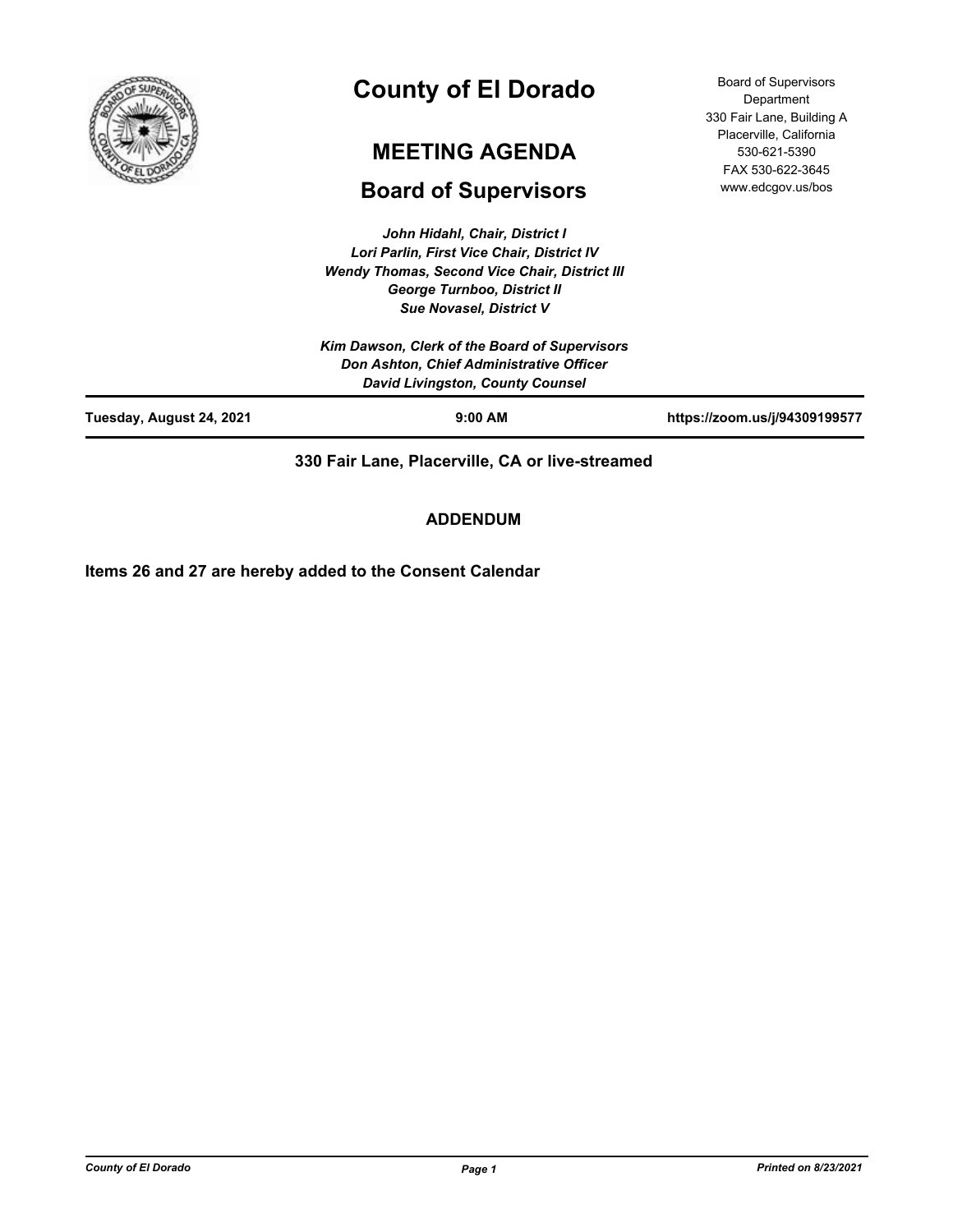**PUBLIC PARTICIPATION INSTRUCTIONS: In accordance with new guidance from the California Department of Public Health, the meeting will be open to the public. The meeting will continue to be live-streamed via Zoom and YouTube.**

**Members of the public may address the Board in-person or via Zoom to make a public comment. Seating is limited and available on a first-come, first-served basis. The public should call into 530-621-7603 or 530-621-7610. The Meeting ID is 943 0919 9577. Please note you will not be able to join the live-stream until the posted meeting start time.**

**To observe the live stream of the Board of Supervisors meeting go to https://zoom.us/j/94309199577.**

**To observe the Board of Supervisors meetings via YouTube, click https://www.youtube.com/channel/UCUMjDk3NUltZJrpw2CL7Zkg.**

**If you are joining the meeting via zoom and wish to make a comment on an item, press the "raise a hand" button. If you are joining the meeting by phone, press \*9 to indicate a desire to make a comment. Speakers will be limited to 3 minutes.**

**By participating in this meeting, you acknowledge that you are being recorded. If you choose not to observe the Board of Supervisors meeting but wish to make a comment on a specific agenda item, please submit your comment via email by 4:00 p.m. on the Monday prior to the Board meeting. Please submit your comment to the Clerk of the Board at edc.cob@edcgov.us. Your comment will be placed into the record and forwarded to the Board of Supervisors.**

**The Clerk of the Board is here to assist you, please call 530-621-5390 if you need any assistance with the above directions to access the meeting or if you would like to participate in the meeting from a conference room at the Government Center in Bldg. A**

> **Vision Statement Safe, healthy and vibrant communities, respecting our natural resources and historical heritage**

**This institution is an equal opportunity provider and employer.**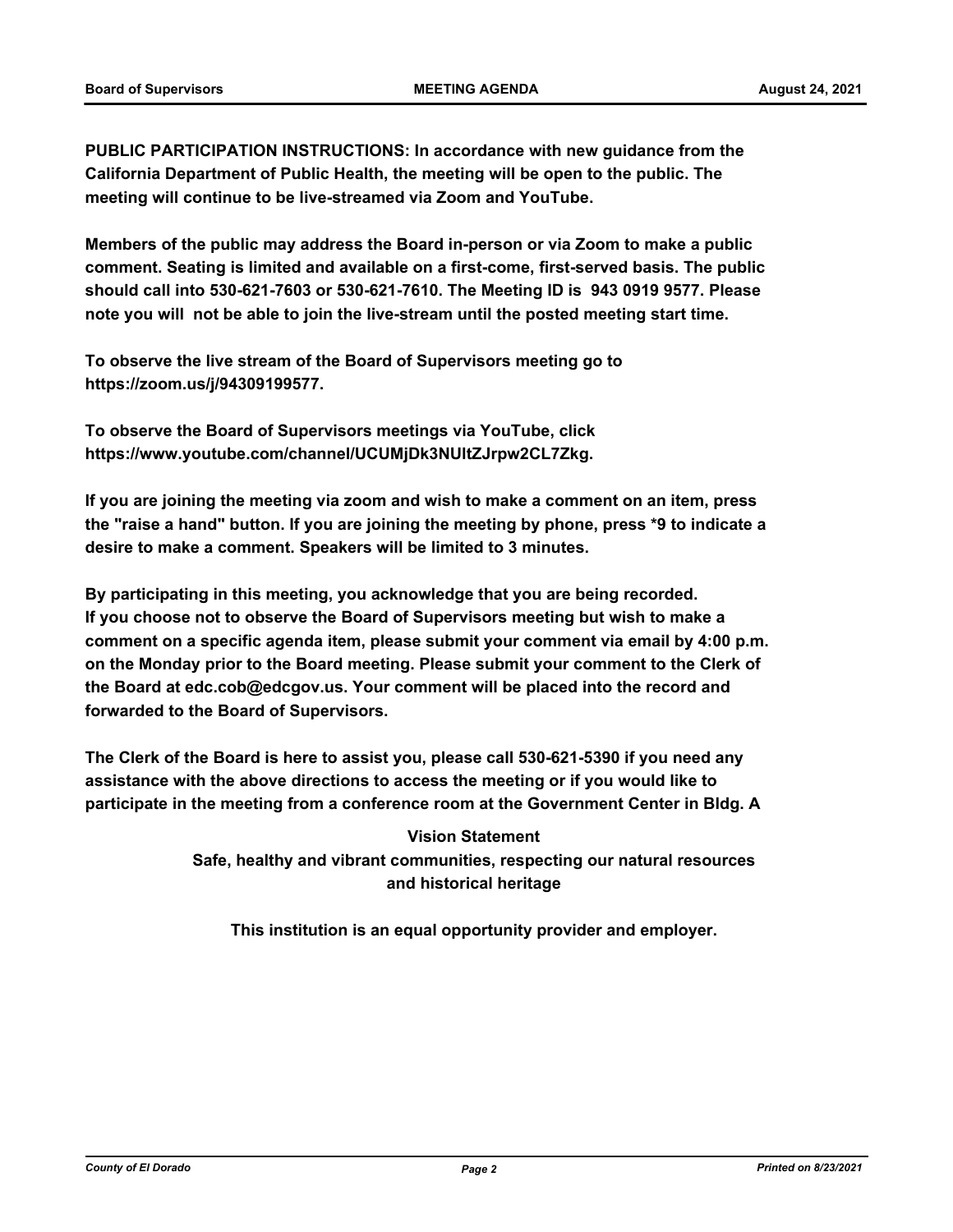Live Web Streaming and archiving of most Board of Supervisors meeting videos, all meeting agendas, supplemental materials and meeting minutes are available on the internet at: http://eldorado.legistar.com/Calendar.aspx

The County of El Dorado is committed to ensuring that persons with disabilities are provided the resources to participate in its public meetings. Please contact the office of the Clerk of the Board if you require accommodation at 530-621-5390 or via email, edc.cob@edcgov.us, preferably no less than 24 hours in advance of the meeting.

The Board of Supervisors is concerned that written information submitted to the Board the day of the Board meeting may not receive the attention it deserves. The Board Clerk cannot guarantee that any FAX, email, or mail received the day of the meeting will be delivered to the Board prior to action on the subject matter.

The Board meets simultaneously as the Board of Supervisors and the Board of Directors of the Air Quality Management District, In-Home Supportive Services, Public Housing Authority, Redevelopment Agency and other Special Districts.

For Purposes of the Brown Act § 54954.2 (a), the numbered items on this Agenda give a brief description of each item of business to be transacted or discussed. Recommendations of the staff, as shown, do not prevent the Board from taking other action.

Materials related to an item on this Agenda submitted to the Board of Supervisors after distribution of the agenda packet are available for inspection during normal business hours in the public viewing packet located in Building A, 330 Fair Lane, Placerville or in the Board Clerk's Office located at the same address. Such documents are also available on the Board of Supervisors' Meeting Agenda webpage subject to staff's ability to post the documents before the meeting.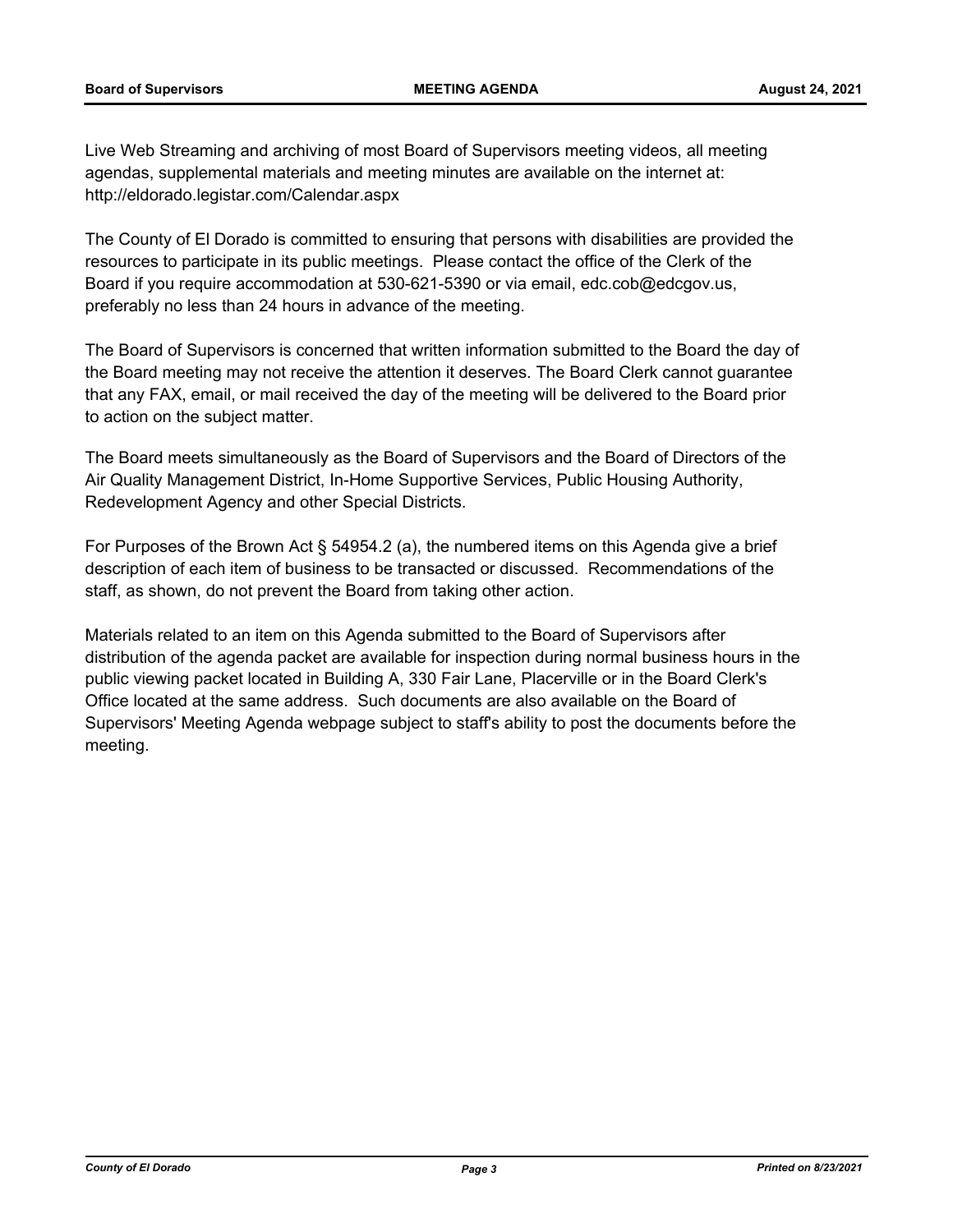#### **PROTOCOLS FOR PUBLIC COMMENT**

Public comment will be received at designated periods as called by the Board Chair.

Public comment on items scheduled for Closed Session will be received before the Board recesses to Closed Session.

Except with the consent of the Board, individuals shall be allowed to speak to an item only once.

On December 5, 2017, the Board adopted the following protocol relative to public comment periods. The Board adopted minor revisions to the protocol on March 16, 2021, incorporated herein:

Time for public input will be provided at every Board of Supervisors meeting. Individuals will have three minutes to address the Board. During noticed public hearings, individuals authorized by organizations to speak to organizational positions may request additional time, up to five minutes.

Public comment on certain agenda items designated and approved by the Board may be treated differently within specific time limits per speaker or a limit on the total amount of time designated for public comment. It is the intent of the Board that quasi-jurisdictional matters have additional flexibility depending on the nature of the issue. It is the practice of the Board to allocate 20 minutes for public comment during Open Forum and for each agenda item to be discussed.

Individual Board members may ask clarifying questions but will not engage in substantive dialogue with persons providing input to the Board.

If a person providing input to the Board creates a disruption by refusing to follow Board guidelines, the Chair of the Board may take the following actions:

Step 1. Request the person adhere to Board guidelines. If the person refuses, the Chair may turn off the speaker's microphone.

Step 2. If the disruption continues, the Chair may order a recess of the Board meeting.

Step 3. If the disruption continues, the Chair may order the removal of the person from the Board meeting.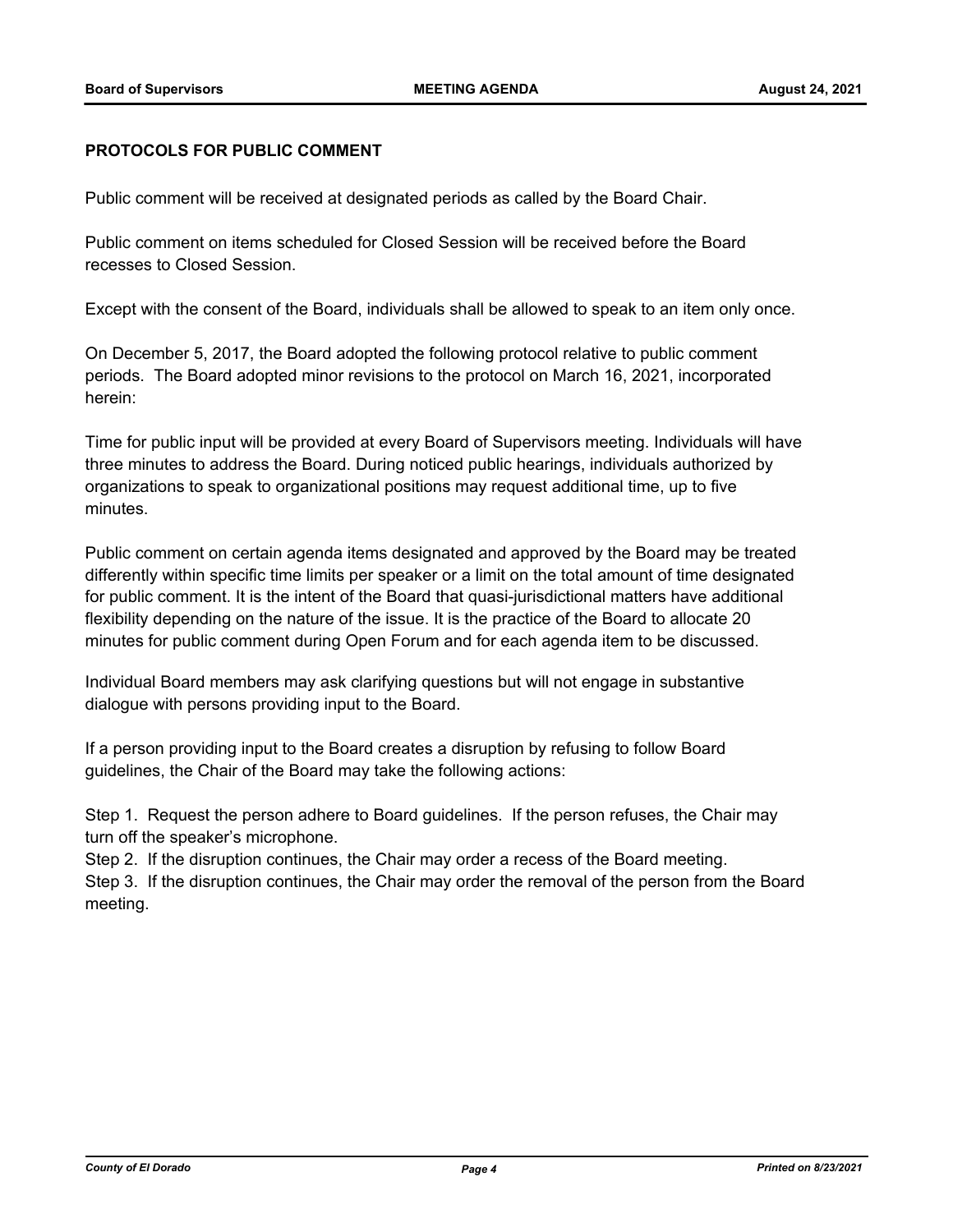## **9:00 A.M. - CALL TO ORDER**

## **INVOCATION AND PLEDGE OF ALLEGIANCE TO THE FLAG**

#### **ADOPTION OF THE AGENDA AND APPROVAL OF CONSENT CALENDAR**

The Board may make any necessary additions, deletions or corrections to the agenda including moving items to or from the Consent Calendar and adopt the agenda and the Consent Calendar with one single vote. A Board member may request an item be removed from the Consent Calendar for discussion and separate Board action. At the appropriate time as called by the Board Chair, members of the public may make a comment on matters on the Consent Calendar prior to Board action.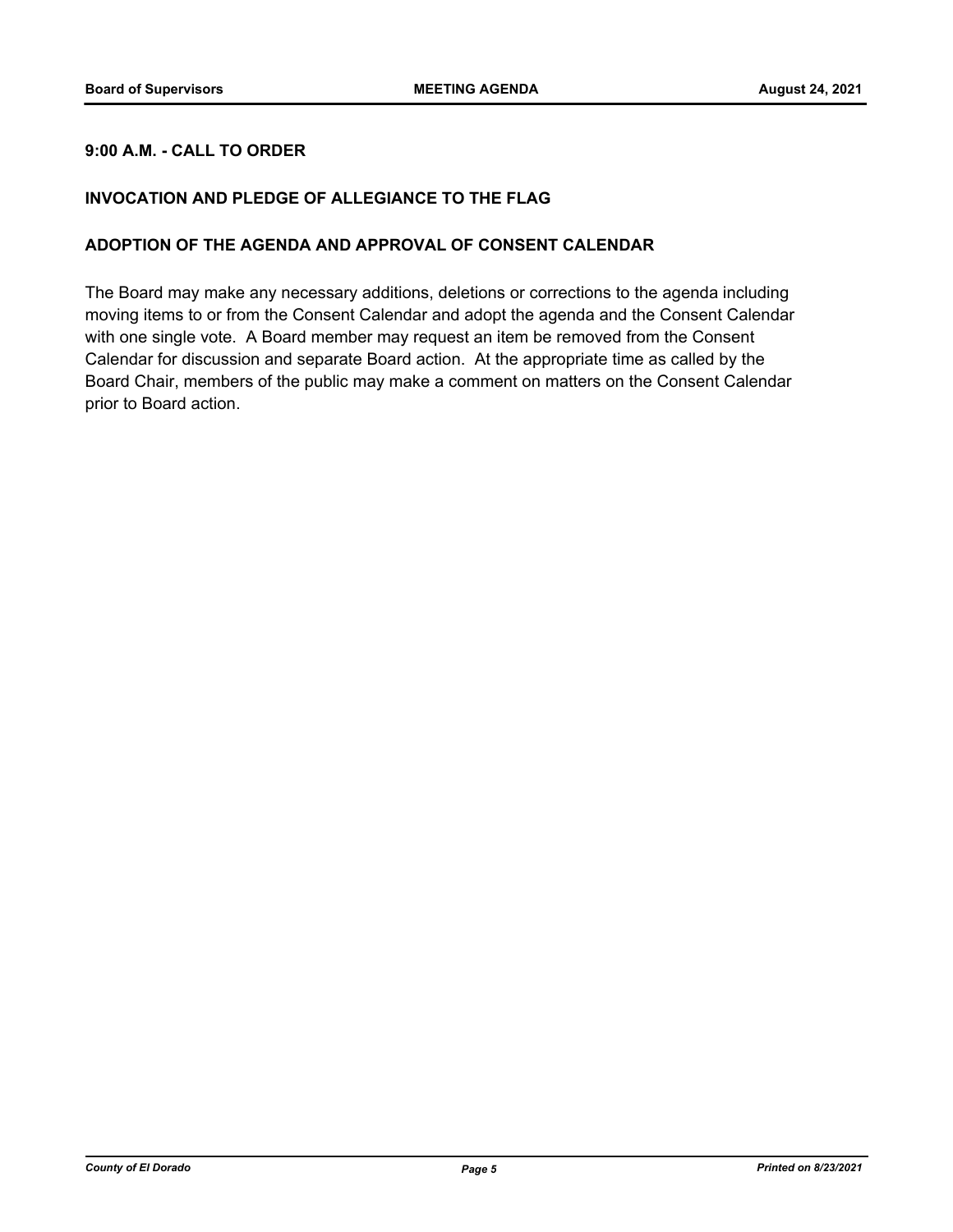#### **CONSENT CALENDAR**

**1.** [21-1361](http://eldorado.legistar.com/gateway.aspx?m=l&id=/matter.aspx?key=30256) Clerk of the Board recommending the Board Approve the Minutes from the regular meeting on August 10, 2021.

#### **GENERAL GOVERNMENT - CONSENT ITEMS**

**2.** [21-1197](http://eldorado.legistar.com/gateway.aspx?m=l&id=/matter.aspx?key=30092) Chief Administrative Office, Emergency Medical Services and Emergency Preparedness and Response Division, recommending the Board consider the following:

> 1) Make a finding that the work requires specialty skills and qualifications not expressly identified in County classification are involved in the performance of the work per Ordinance 5116, Title 3, Chapter 3.13, Section 3.13.030; and

> 2) Approve and authorize the Chair to execute agreement 5873 with California Tahoe Emergency Services Operations Authority for advanced life support ambulance operations services within County Service Area 3 (CSA 3) for the period beginning September 1, 2021 through August 31, 2031, with an option to exercise a five (5) year extension.

**FUNDING:** CSA 3 - Ambulance service fees and benefit assessment revenue.

**3.** [21-1228](http://eldorado.legistar.com/gateway.aspx?m=l&id=/matter.aspx?key=30123) Chief Administrative Office, Parks Division, recommending the Board consider the following pertaining to the Old Depot Bike Park: 1) Approve and adopt the Plans and Contract Documents and authorize the Chair to sign the Plans; and 2) Authorize advertisement for construction bids.

> **FUNDING:** California State Parks Statewide Parks Program Grant (Prop 68).

**4.** [21-1337](http://eldorado.legistar.com/gateway.aspx?m=l&id=/matter.aspx?key=30232) Chief Administrative Office recommending the Board approve a step increase from Step 2 to Step 3 for Kimberly Dawson, Clerk of the Board of Supervisors, increasing her salary from \$7,846.80 to \$8,238.53 per month, effective August 28, 2021.

## **FUNDING:** General Fund

**5.** [21-1341](http://eldorado.legistar.com/gateway.aspx?m=l&id=/matter.aspx?key=30236) Clerk of the Board, based upon the recommendation of the El Dorado County Early Care and Education Planning Council, recommending the Board change the designation of Leslie Amato from Provider Representative to Community Representative - Joint Appointment.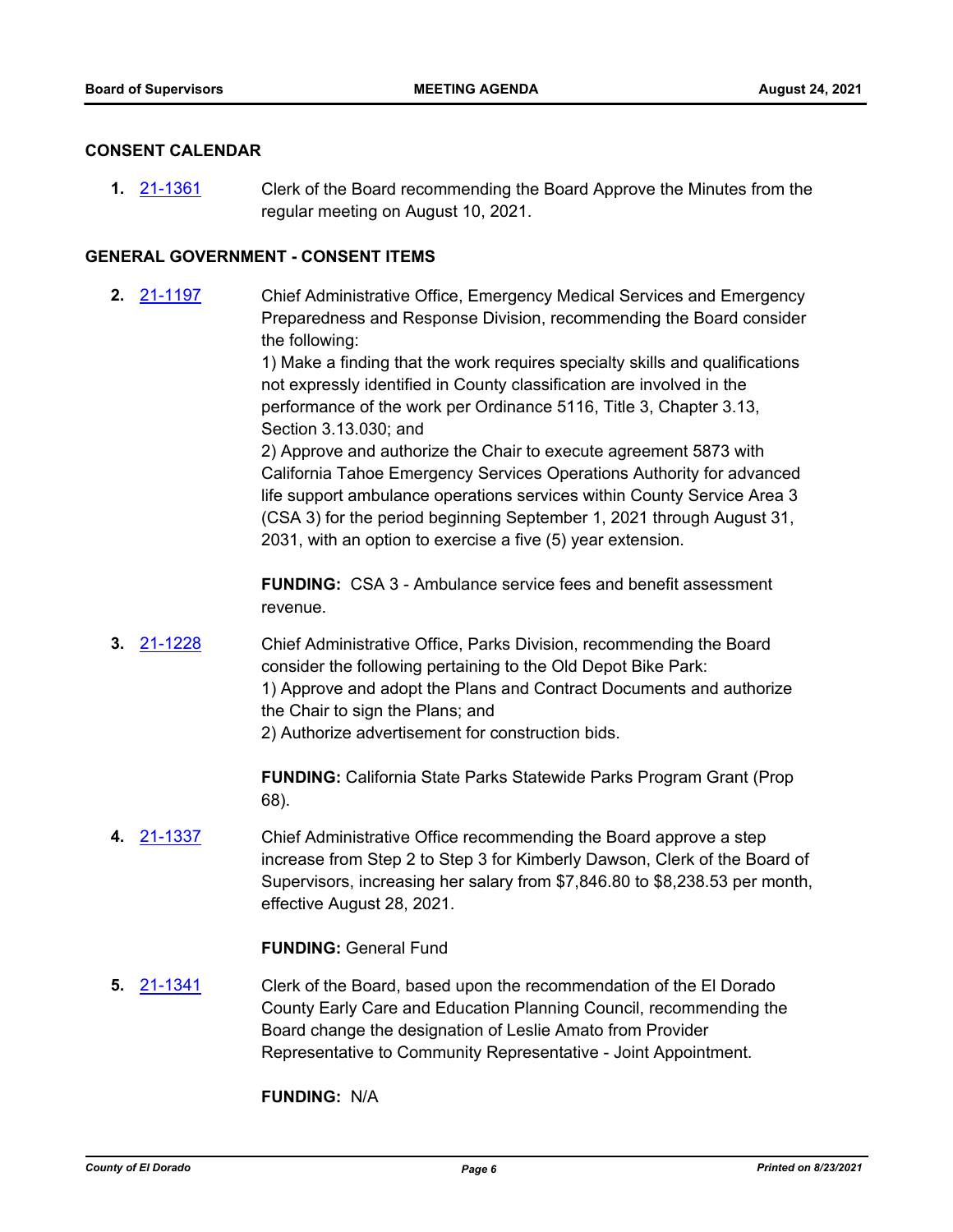**6.** [21-1363](http://eldorado.legistar.com/gateway.aspx?m=l&id=/matter.aspx?key=30258) Clerk of the Board in collaboration with the Chief Administrative Office recommending the Board approve the revisions to the Board Protocols in the El Dorado County Board of Supervisors Governance Handbook as directed at the July 16, 2021, Good Governance Workshop.

#### **FUNDING:** N/A

**7.** [21-1325](http://eldorado.legistar.com/gateway.aspx?m=l&id=/matter.aspx?key=30220) Human Resources Department recommending the Board approve and adopt the revised Chief Administrative Office department-specific class specification of Emergency Medical Services Specialist.

#### **FUNDING:** N/A

**8.** [21-1260](http://eldorado.legistar.com/gateway.aspx?m=l&id=/matter.aspx?key=30155) Human Resources Department recommending the Board: 1) Adopt and authorize the Chair to sign Resolution **103-2021** to approve, due to an upward reclassification, the deletion of 1.0 FTE Sr. Administrative Analyst allocation and addition of 1.0 FTE Administrative Analyst Supervisor allocation in the Health and Human Services Agency; and

> 2) Waive the requirement for filling the Administrative Analyst Supervisor position through a competitive examination process, allowing the current incumbent to be appointed to the position as provided for in Section 507.1.2 of the Personnel Rules.

**FUNDING:** Funded through Health and Human Services Agency Programs via the Indirect Cost Rate.

**9.** [21-1251](http://eldorado.legistar.com/gateway.aspx?m=l&id=/matter.aspx?key=30146) Information Technologies recommending the Board: 1) Approve Amendment II to Contract 3301 with Insight Public Sector for Microsoft Enterprise licenses and support, extending the service period from September 1, 2021 to August 31, 2024, and increasing compensation by \$2,100,000; 2) Approve the continued use piggyback agreement PSA-0001526 through the County of Riverside with Insight Public Sector; and 3) Execute Amendment II to Contract 3301.

## **FUNDING:** General Fund.

**10.** [21-1022](http://eldorado.legistar.com/gateway.aspx?m=l&id=/matter.aspx?key=29916) Treasurer-Tax Collector recommending the Board approve the El Dorado County 2021 Investment Policy with modifications, revisions and additions to the "Investments" section.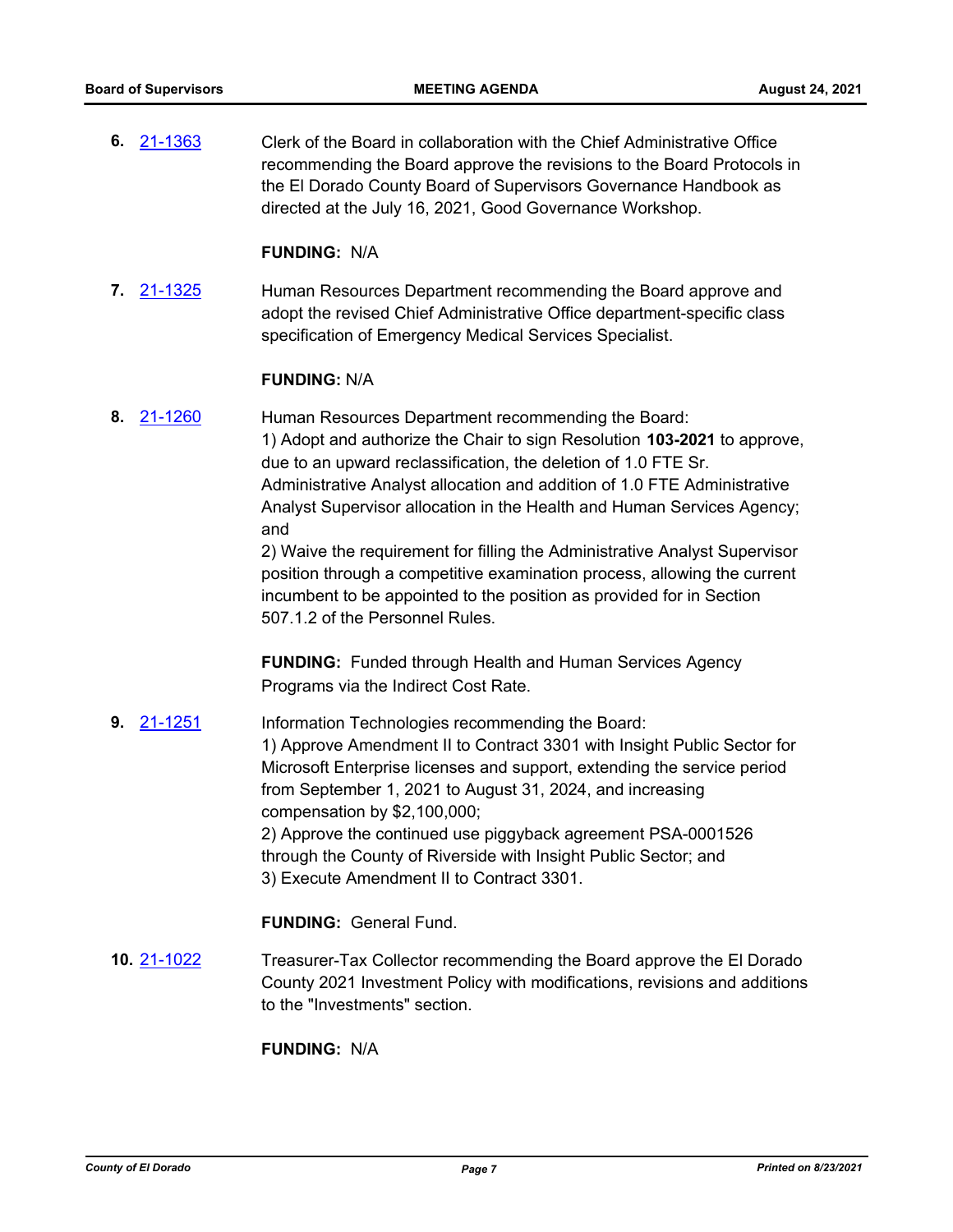**11.** [21-1074](http://eldorado.legistar.com/gateway.aspx?m=l&id=/matter.aspx?key=29968) Supervisor Thomas, member of the Abandoned Vehicle Abatement Service Joint Powers Authority, recommending the Board adopt and authorize the Chair to sign Resolution **103-2021** extending the sunset date to maintain the Abandoned Vehicle Abatement fee with the California Department of Motor Vehicles, which provides for the statutorily authorized one-dollar (\$1.00) vehicle registration fee. (4/5 vote required)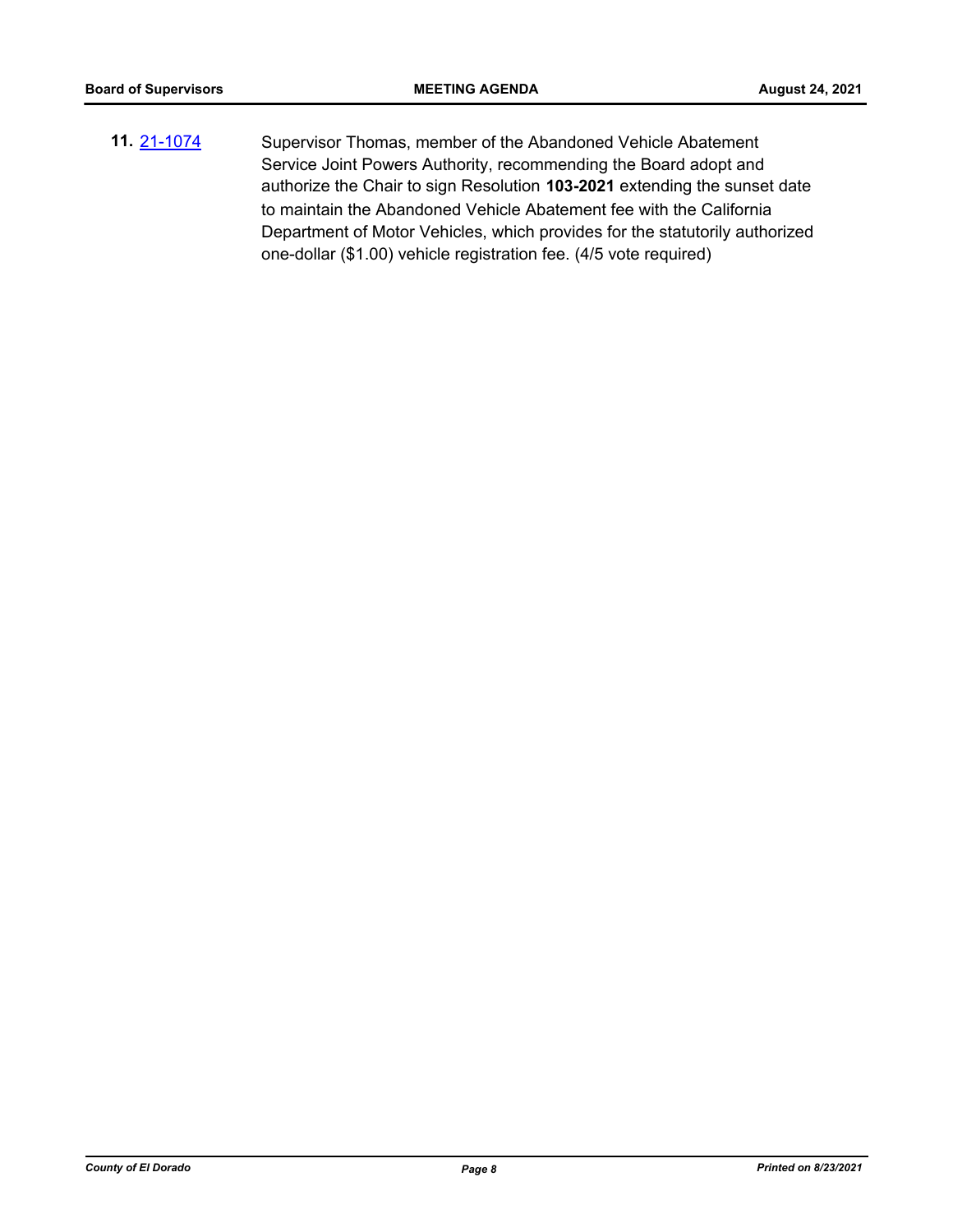#### **HEALTH AND HUMAN SERVICES - CONSENT ITEMS**

**12.** [21-1179](http://eldorado.legistar.com/gateway.aspx?m=l&id=/matter.aspx?key=30074) Health and Human Services Agency (HHSA) recommending the Board: 1) Make findings in accordance with County Ordinance 3.13.030 (E) that the work to be performed under Agreement 5860 with the California Mental Health Services Authority (CalMHSA) is in the public's best interest and another governmental entity or agency is involved in the performance of the work; 2) Approve and authorize the Chair to sign Agreement 5860 with CalMHSA to participate in the Statewide Prevention and Early Intervention Program for a maximum obligation of \$58,252.80, with a retroactive term of July 1, 2021 through June 30, 2022; and 3) Authorize the HHSA Director, or designee, to execute further documents relating to Agreement 5860, contingent upon County Counsel and Risk Management concurrence, including amendments which do not increase the maximum dollar amount or term of the Agreement. **FUNDING:** 100% Mental Health Services Act specifically the Prevention and Early Intervention Program. **13.** [21-1185](http://eldorado.legistar.com/gateway.aspx?m=l&id=/matter.aspx?key=30080) Health and Human Services Agency (HHSA) recommending the Board: 1) Authorize the submission of a grant application to the California Governor's Office of Emergency Services for the County Victim Services Program for Fiscal Years 2021-22 and 2022-23, for an estimated grant funding amount of \$159,395; 2) Approve and authorize the Chair and the HHSA Director to sign the Certification of Assurance of Compliance, and approve and authorize the Director of HHSA to also sign the Grant Subaward Face Sheet, as required by the grant; 3) Delegate authority to the HHSA Director to accept a funding award, if awarded, with all match being met by the subcontractor, contingent upon County Counsel and Risk Management approval, and authorize the HHSA Director, or designee, to execute and administer any subsequent administrative documents relating to said award, including required fiscal and programmatic reports; and 4) If awarded, authorize the HHSA Director to negotiate and enter into a subaward agreement, including any amendments thereto, for the County Victim Services Program funding with CASA of El Dorado. **FUNDING:** Total estimated allocation of \$159,395 in Victims of Crime Act federal funds; with a total required match in the amount of \$25,720, which will be provided by CASA of El Dorado through in-kind volunteer

hours.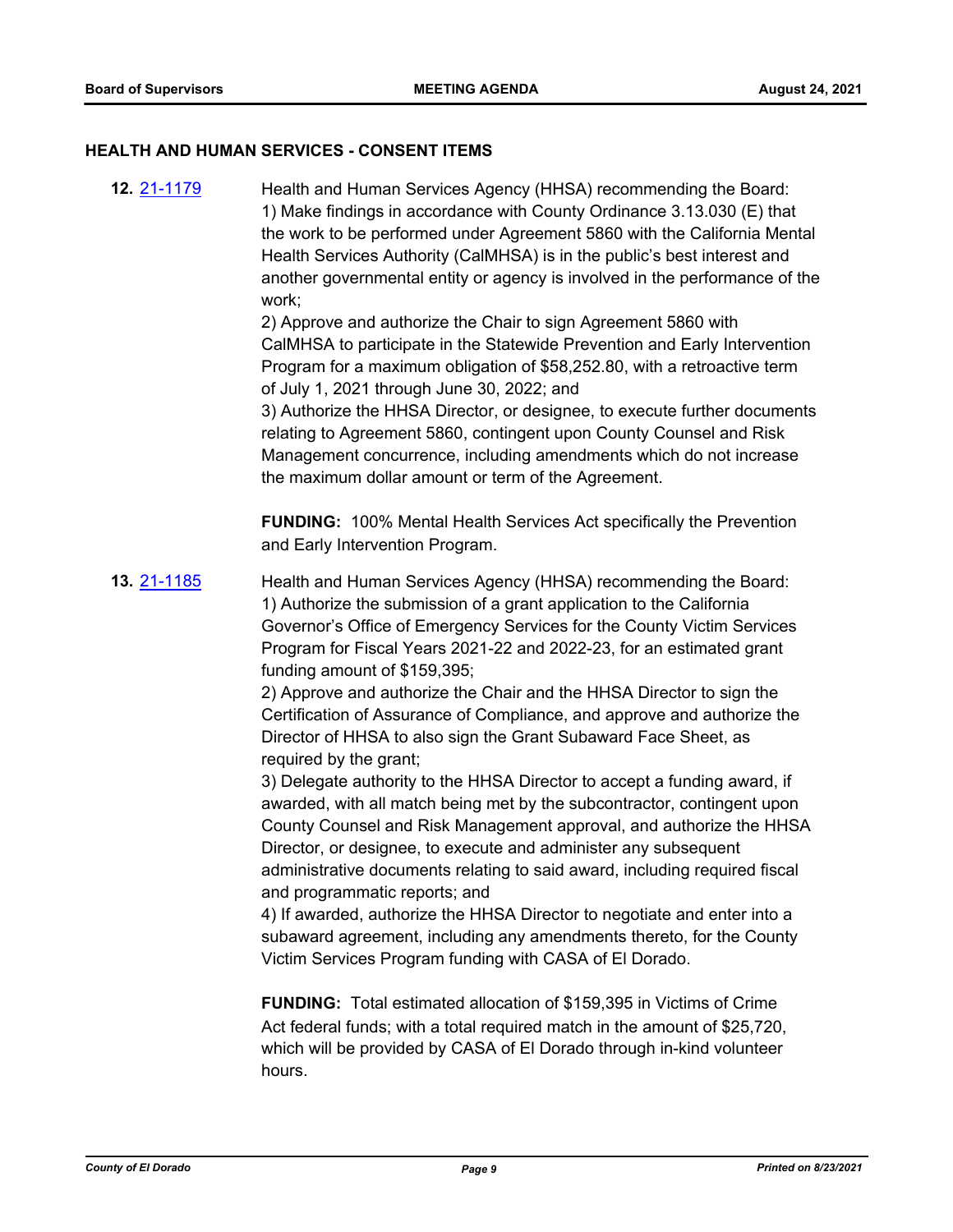**14.** [21-1189](http://eldorado.legistar.com/gateway.aspx?m=l&id=/matter.aspx?key=30084) Health and Human Services Agency (HHSA) recommending the Board: 1) Make findings in accordance with County Ordinance 3.13.030 (b) that it is appropriate to contract with Bell Data Systems, Inc. for the provision of Homeless Management Information Systems software and related services provided under Agreement 5585, as there are specialty skills, qualifications, and equipment not expressly identified in County classifications involved in the performance of the work; 2) Approve and authorize the Chair to sign Perpetual Agreement for Services 5585 with Bell Data Systems, Inc., in the amount of \$13,000, effective for a one-year term beginning November 1, 2021 and automatically renewing thereafter for one year periods with a potential five percent (5%) annual increase until terminated by one of the parties; and 3) Authorize the HHSA Director or their designee to execute further documents relating to Agreement for Services 5585, contingent upon County Counsel and Risk Management concurrence, including amendments which do not increase the maximum dollar amount or the term of the Agreement.

**FUNDING:** 100% U.S. Housing and Urban Development Grant.

**15.** [21-1204](http://eldorado.legistar.com/gateway.aspx?m=l&id=/matter.aspx?key=30099) Health and Human Services Agency (HHSA) recommending the Board: 1) Make findings in accordance with County Ordinance 3.13.030 that it is appropriate to contract with Pro-Line Cleaning Services, Inc. for the provision of janitorial services, for the Health and Human Services Agency facilities located at 3047 Briw Road and 3057 Briw Road Placerville, California, under Agreement 5780 because (A) the provision of these services are more economically and feasibly performed by outside independent Contractors at these facilities;

2) Approve and authorize the Chair to sign Agreement for Services 5780 with Pro-Line Cleaning Services, Inc., in the amount of \$275,844, for the term of three (3) years from September 1, 2021 through August 31, 2024; and

3) Authorize the Director of HHSA, or designee, to execute further documents relating to Agreement 5780, contingent upon approval by County Counsel and Risk Management, including amendments which do not increase the maximum dollar amount or term of the Agreement.

**FUNDING:** 21% Reimbursed by the Indirect Cost Rate through HHSA Programs, 20% Federal, 10% State, 11% Realignment, and 38% General Fund.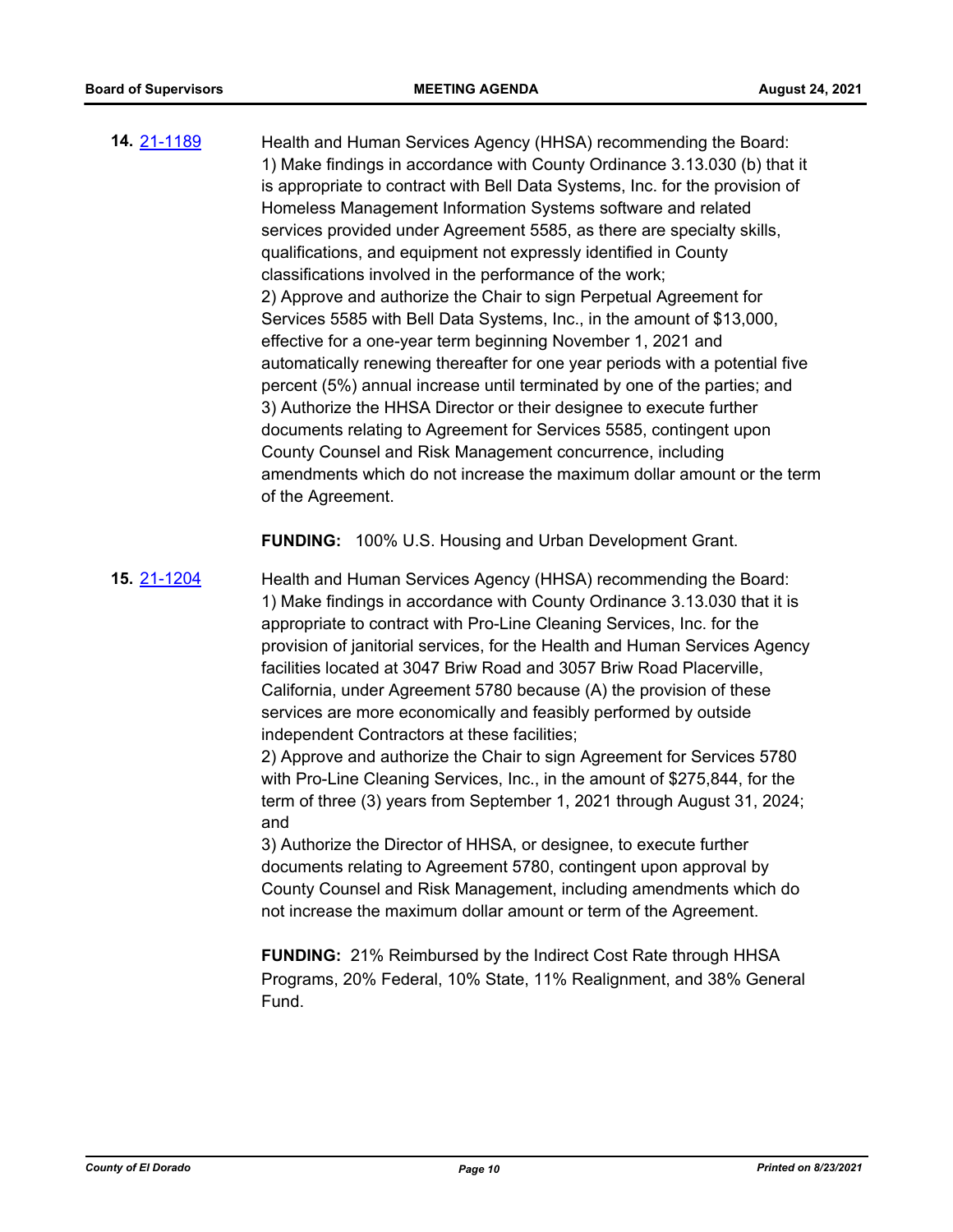**16.** [21-1226](http://eldorado.legistar.com/gateway.aspx?m=l&id=/matter.aspx?key=30121) Health and Human Services Agency (HHSA) recommending the Board: 1) Ratify the execution of Agreement 3245 with CharityLogic, Inc., for the provision of the County's 2-1-1 Information and Referral iCarol Subscription, with an initial term of three (3) years, September 6, 2018 through September 5, 2021, in the amount of \$41,470, which automatically renews for successive one (1) year periods at the end of the initial three (3) year term, subject to CharityLogic's then-current price structure; 2) Authorize the Health and Human Services Agency to pay CharityLogic, Inc., under the existing terms of Perpetual Agreement 3245, in the annual amount of \$13,578.24 for a one year-period beginning September 6, 2021; and

3) Authorize the HHSA Director or their designee to execute further documents relating to Agreement 3245, contingent upon County Counsel and Risk Management concurrence, including amendments which do not increase the maximum dollar amount.

#### **FUNDING:** General Fund.

**17.** [21-1254](http://eldorado.legistar.com/gateway.aspx?m=l&id=/matter.aspx?key=30149) Health and Human Services Agency (HHSA) recommending the Board: 1) Award Request for Qualifications 21-952-038, to the response identified as most appropriate by the evaluation panel, Volunteers of America-Northern California/Northern Nevada (VOA-NCNN), to provide operations and case management services at a homeless interim housing site, contingent on the County's purchase of an as yet-to-be determined interim housing site; and 2) Authorize HHSA to negotiate a three (3) year Agreement for Services,

that will be brought back to the Board for approval, with VOA-NCNN in an estimated annual amount of \$326,112.45, for fiscal years 2021-22, 2022-23, and 2023-24.

**FUNDING:** 100% State and Federal Homeless Grants.

**18.** [21-1265](http://eldorado.legistar.com/gateway.aspx?m=l&id=/matter.aspx?key=30160) Health and Human Services Agency recommending the Board adopt and authorize the Chair to sign a Proclamation recognizing August 2021 as "Breastfeeding Awareness Month" in the County of El Dorado.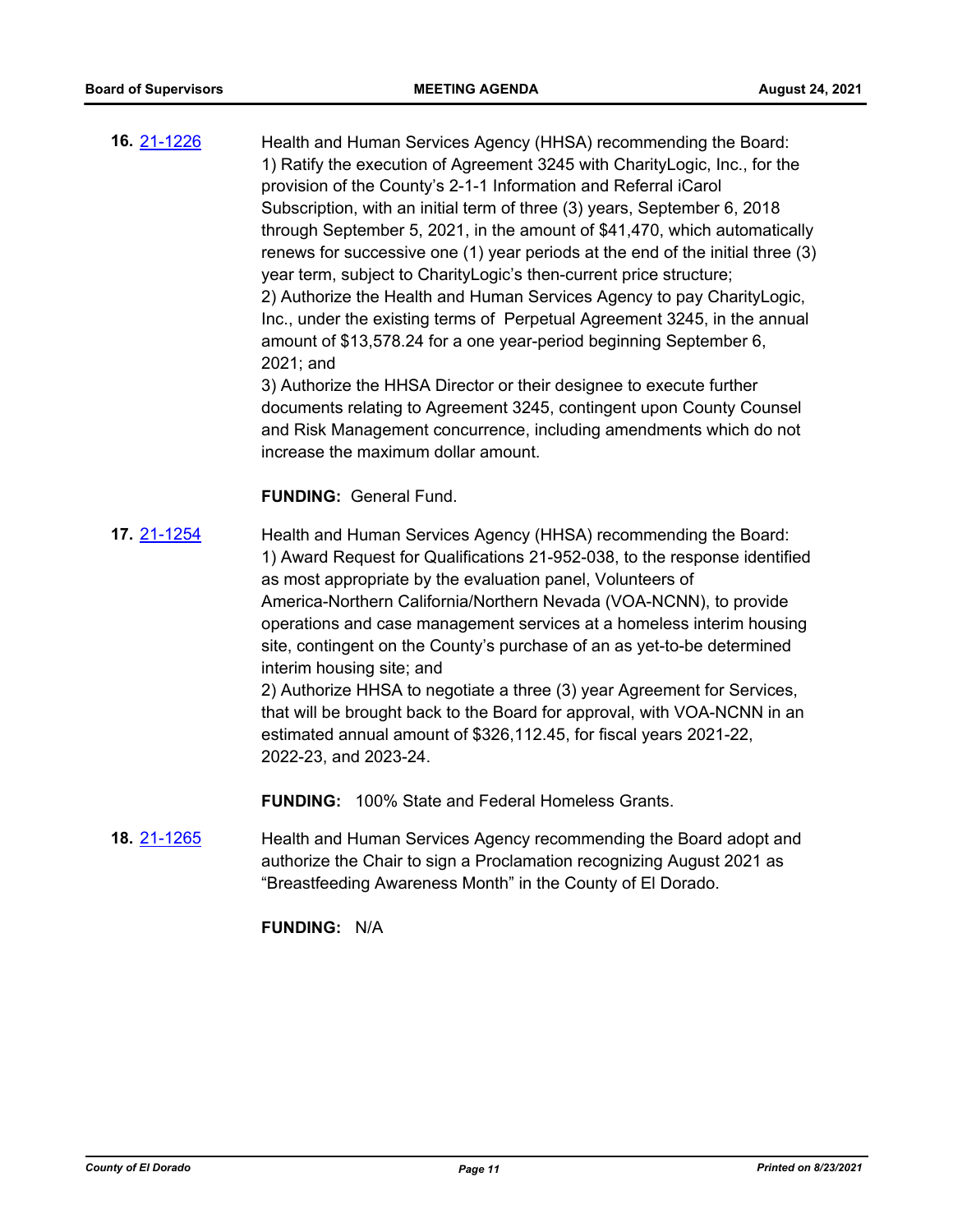**19.** [21-1278](http://eldorado.legistar.com/gateway.aspx?m=l&id=/matter.aspx?key=30173) Health and Human Services Agency (HHSA) recommending the Board: 1) Approve and authorize the Chair to sign non-financial Business Associate Agreement (BAA) 5879 with Zoom to ensure that the video communication services they provide to HHSA's clients are HIPAA compliant, for a term to begin upon final execution and continue until terminated; 2) Authorize the HHSA Director, or designee, to execute further documents including amendments, contingent upon County Counsel and Risk Management concurrence, relating to BAA 5879; and 3) Authorize and direct the Chief Administrative Office Procurement and Contracts Division to accept Zoom's Deputy General Counsel,

Commercial, DocuSign signature as binding on BAA 5879.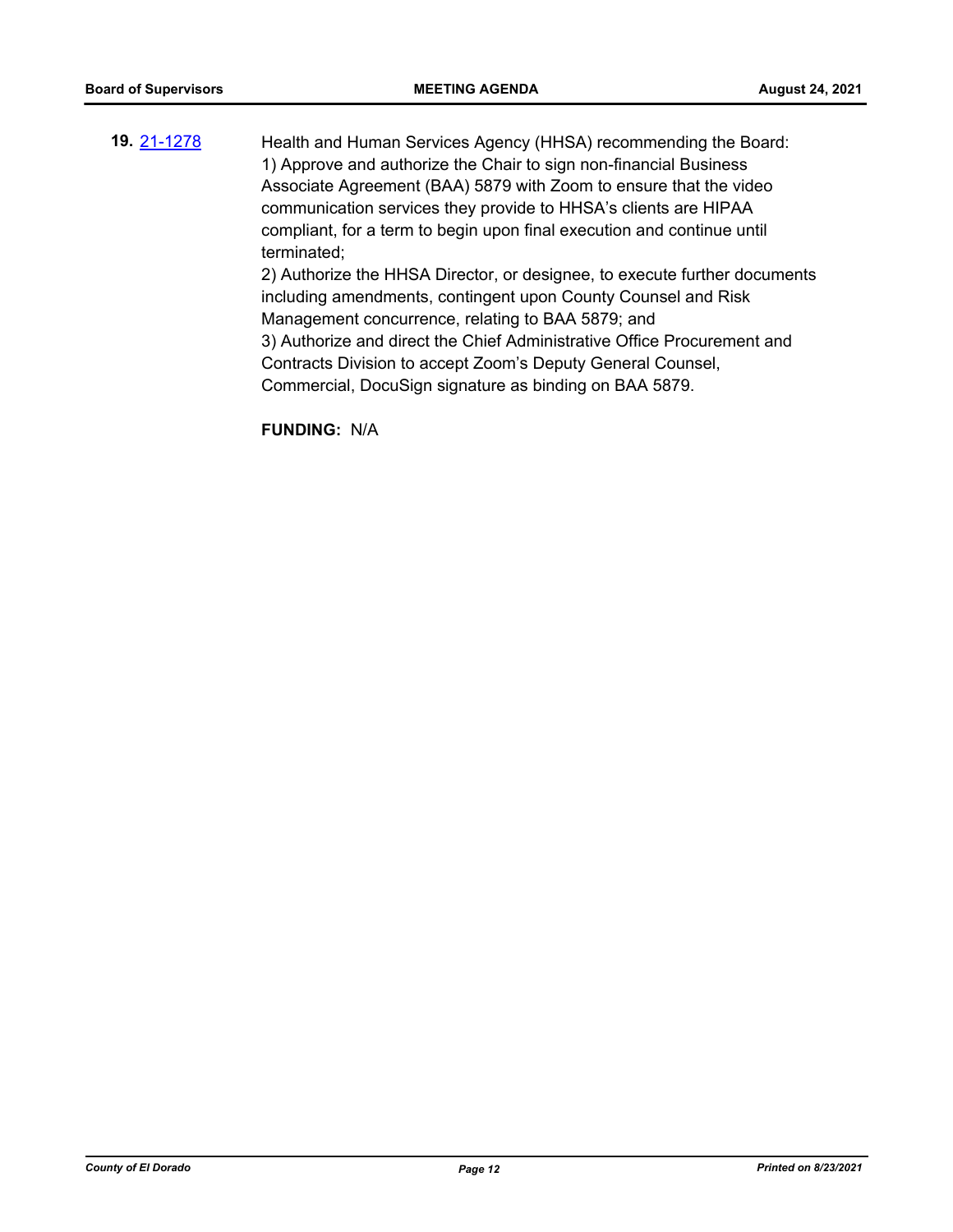#### **LAND USE AND DEVELOPMENT - CONSENT ITEMS**

**20.** [21-1291](http://eldorado.legistar.com/gateway.aspx?m=l&id=/matter.aspx?key=30186) Planning and Building, Cemeteries Division, County Cemetery Director recommending the Board make the following appointment to the Cemetery Advisory Committee: Appoint Nichole Jordan, Archaeologist Representative (Vacant), Term Expiration 08/24/2023.

## **FUNDING:** N/A

## **END CONSENT CALENDAR**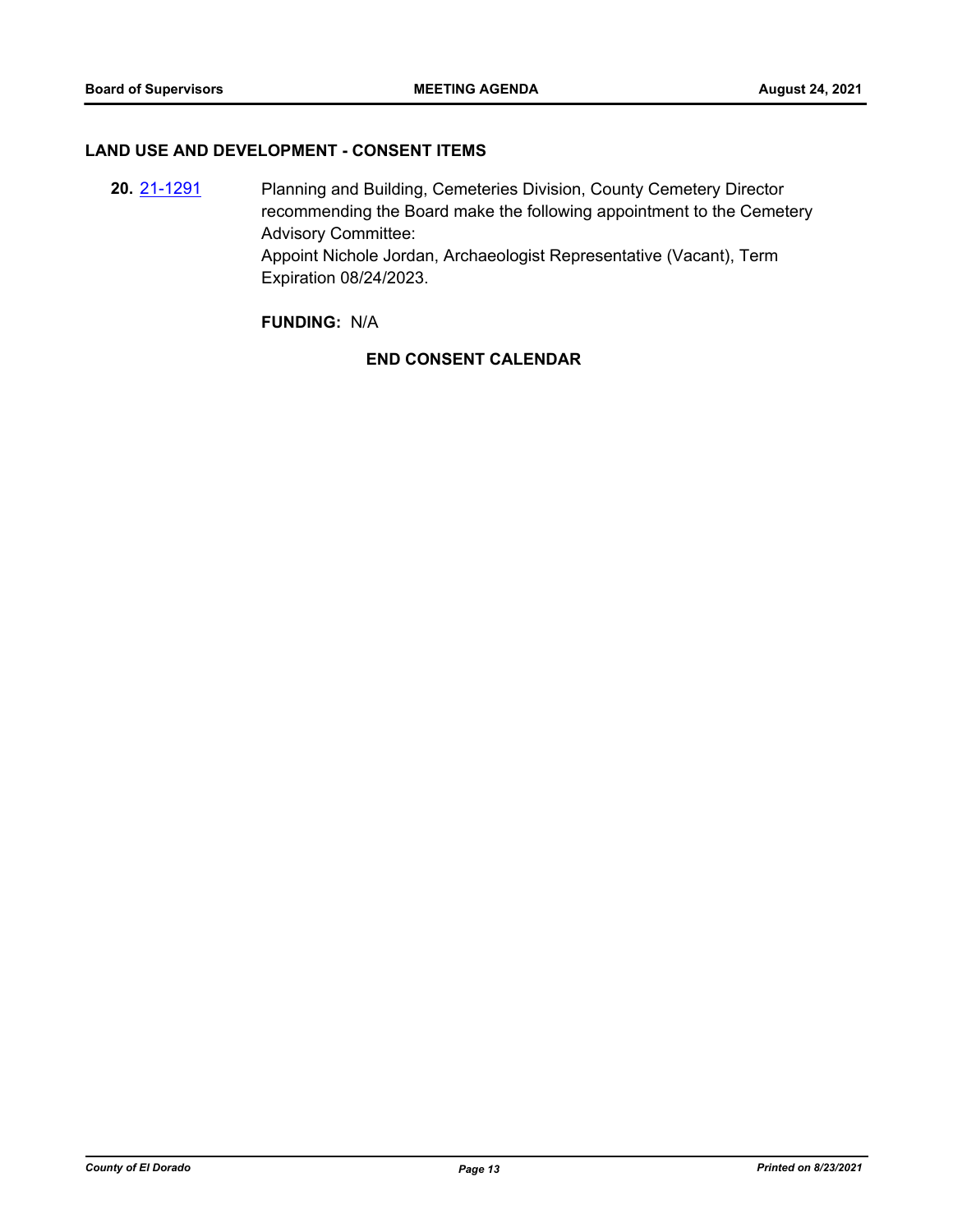## **DEPARTMENT MATTERS (Items in this category may be called at any time)**

#### **9:30 A.M. TIME ALLOCATION (Items will not be heard prior to time stated)**

**21.** [21-1319](http://eldorado.legistar.com/gateway.aspx?m=l&id=/matter.aspx?key=30214) Broadband Ad Hoc Committee, in coordination with the Chief Administrative Office and Planning and Building, Economic Development Division, recommending the Board:

> 1) Receive and file a presentation and report from NEO Connect focusing on Broadband planning efforts and a breakdown of Broadband grant funding sources which include with American Rescue Plan Act funds, the Infrastructure Bill and/or State funds and what the associated costs would be; and

2) Consider allocating \$10 million of American Rescue Plan Act funds either at this time or in the future for Broadband projects, and direct staff to continue to pursue other funding opportunities.

**FUNDING:** American Rescue Plan Act, Transient Occupancy Tax.

#### **11:00 A.M. TIME ALLOCATION (Items will not be heard prior to time stated)**

**22.** [21-1262](http://eldorado.legistar.com/gateway.aspx?m=l&id=/matter.aspx?key=30157) Planning and Building Department recommending the Board: 1) Approve the **Introduction** (First Reading) of Ordinance **5146** amending Title 5 - County Business Taxes, Licenses and Regulations of the El Dorado County Ordinance Code, Chapter 5.56 - Vacation Home Rentals, adding Section 5.56.056 - Vacation Home Rental Clustering; and 2) Waive the full reading of the Ordinance, read by title only and continue this matter to August 31, 2021, for **Final Passage** (Second Reading).

#### **FUNDING:** N/A

#### **1:00 P.M. - TIME ALLOCATION (Items will not be heard prior to the time stated)**

#### **OPEN FORUM**

Open Forum is an opportunity for members of the public to address the Board of Supervisors on subject matter that is not on their meeting agenda and within their jurisdiction. Public comments during Open Forum are limited to three minutes per person. The total amount of time reserved for Open Forum is 20 Minutes.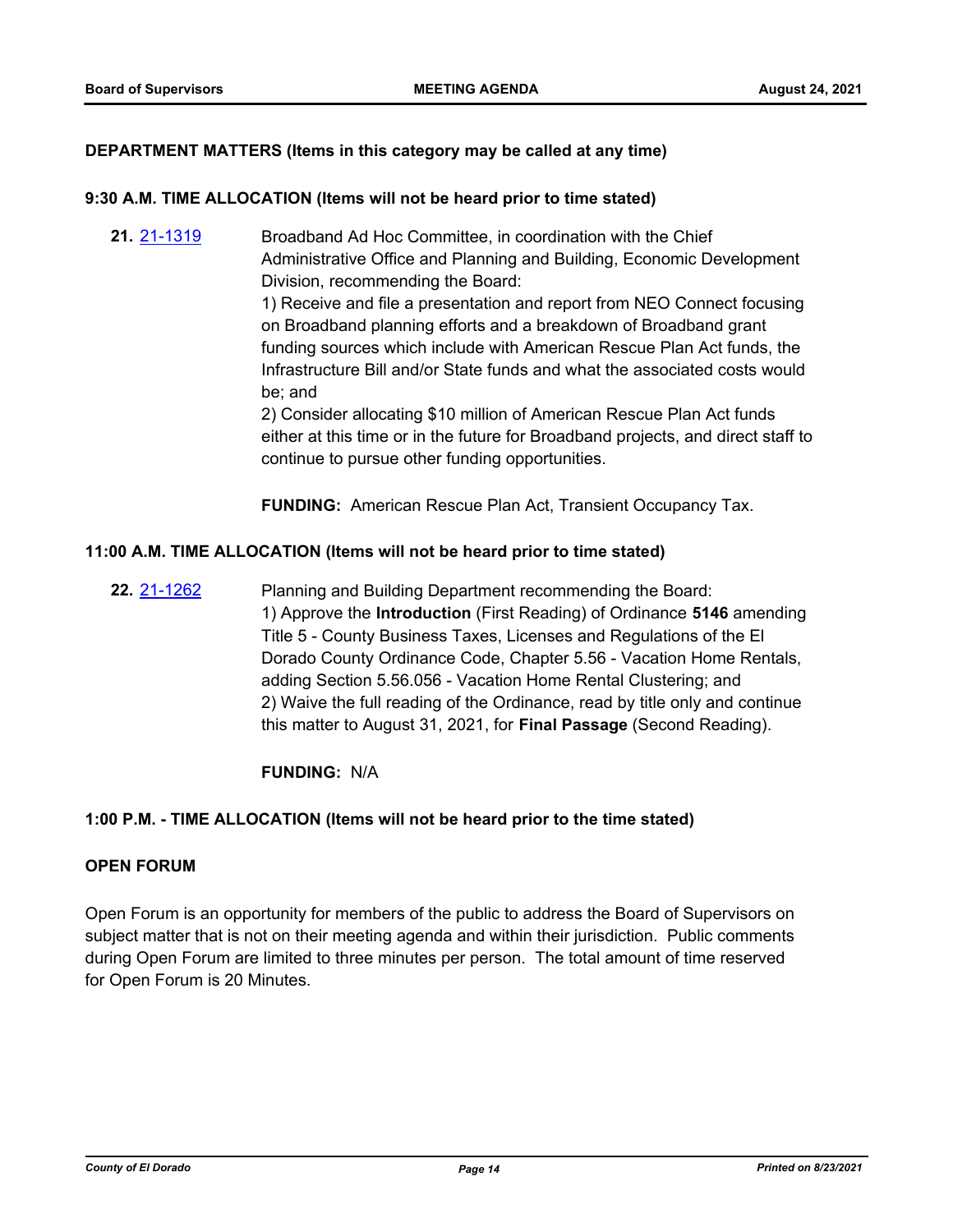## **2:00 P.M. TIME ALLOCATION (Items will not be heard prior to the time stated)**

**23.** [21-1306](http://eldorado.legistar.com/gateway.aspx?m=l&id=/matter.aspx?key=30201) **HEARING** - Auditor-Controller recommending the Board authorize the disbursement of the excess proceeds from the sale of tax-defaulted property as provided in Attachment B and authorize the Auditor to notify all valid claimants of the Board's action(s).

**FUNDING:** N/A

#### **ITEMS TO/FROM SUPERVISORS (May be called at any time during the meeting)**

**CAO UPDATE (May be called at any time during the meeting)**

**ADJOURNMENT**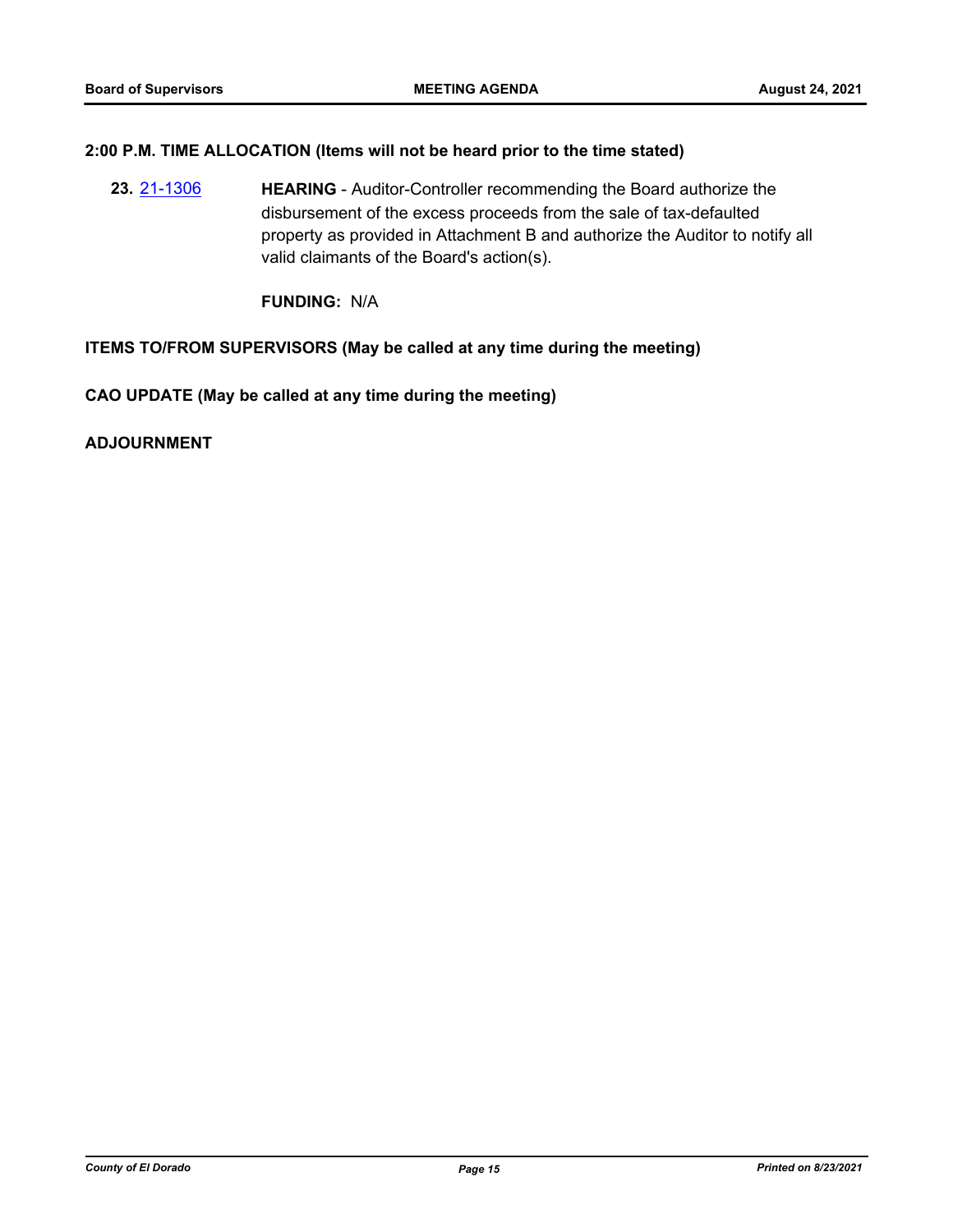## **CLOSED SESSION**

| 24 21-1357 | <b>Pursuant to Government Code Section 54957- Public Employee</b> |
|------------|-------------------------------------------------------------------|
|            | Discipline/Dismissal/Release (Est. Time: 20 Min.)                 |

**25.** [21-1364](http://eldorado.legistar.com/gateway.aspx?m=l&id=/matter.aspx?key=30259) **Pursuant to Government Code Section 54957- Public Employee Performance Evaluation.** Title: Director of Human Resources. (Est. Time: 15 Min.)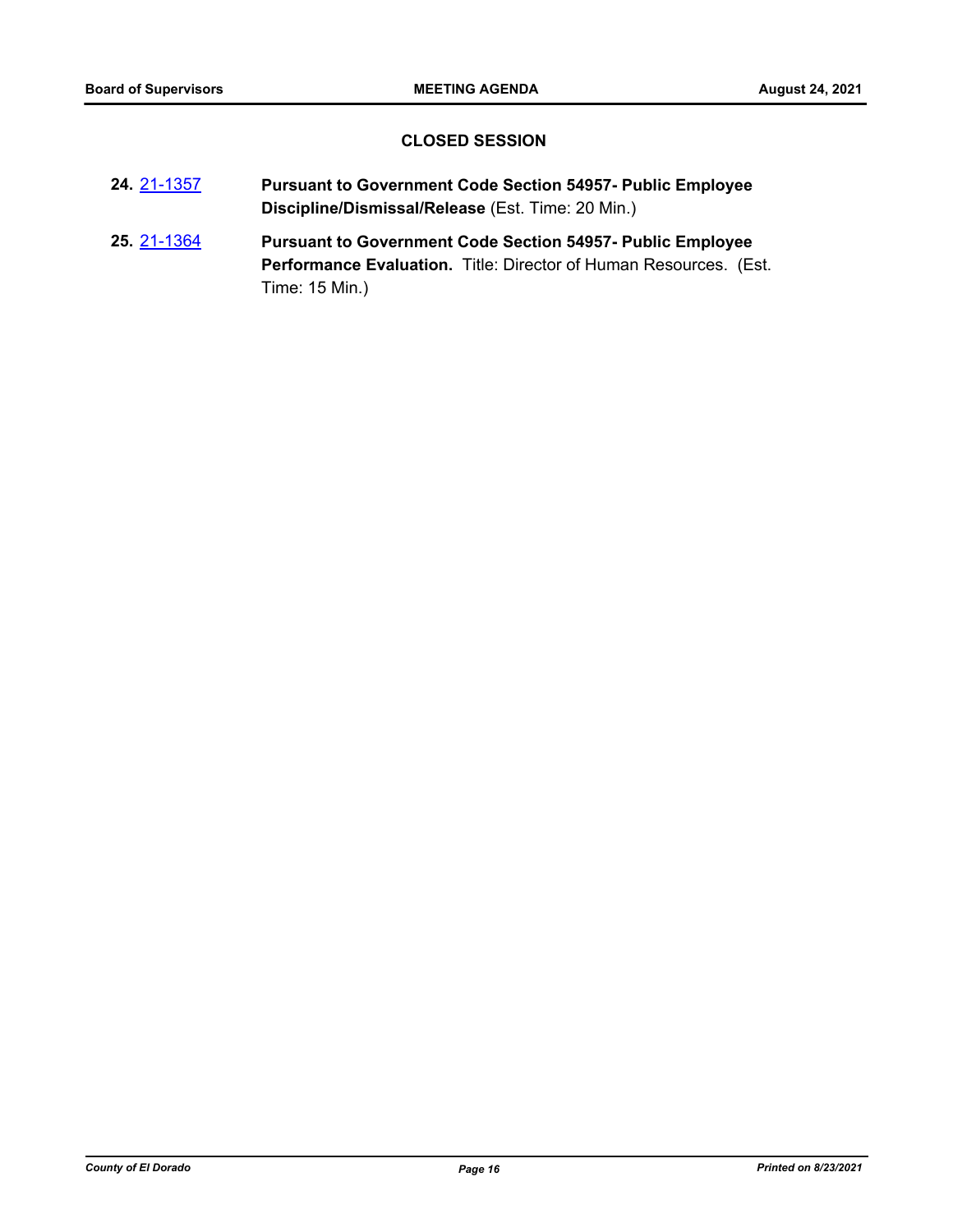On August 19, 2003, the Board adopted the following protocol: It is a requirement that all speakers, County staff and the public, when approaching the podium to make a visual presentation to the Board of Supervisors, must provide the Clerk with the appropriate number of hard copies of the presentation for Board members and the audience.